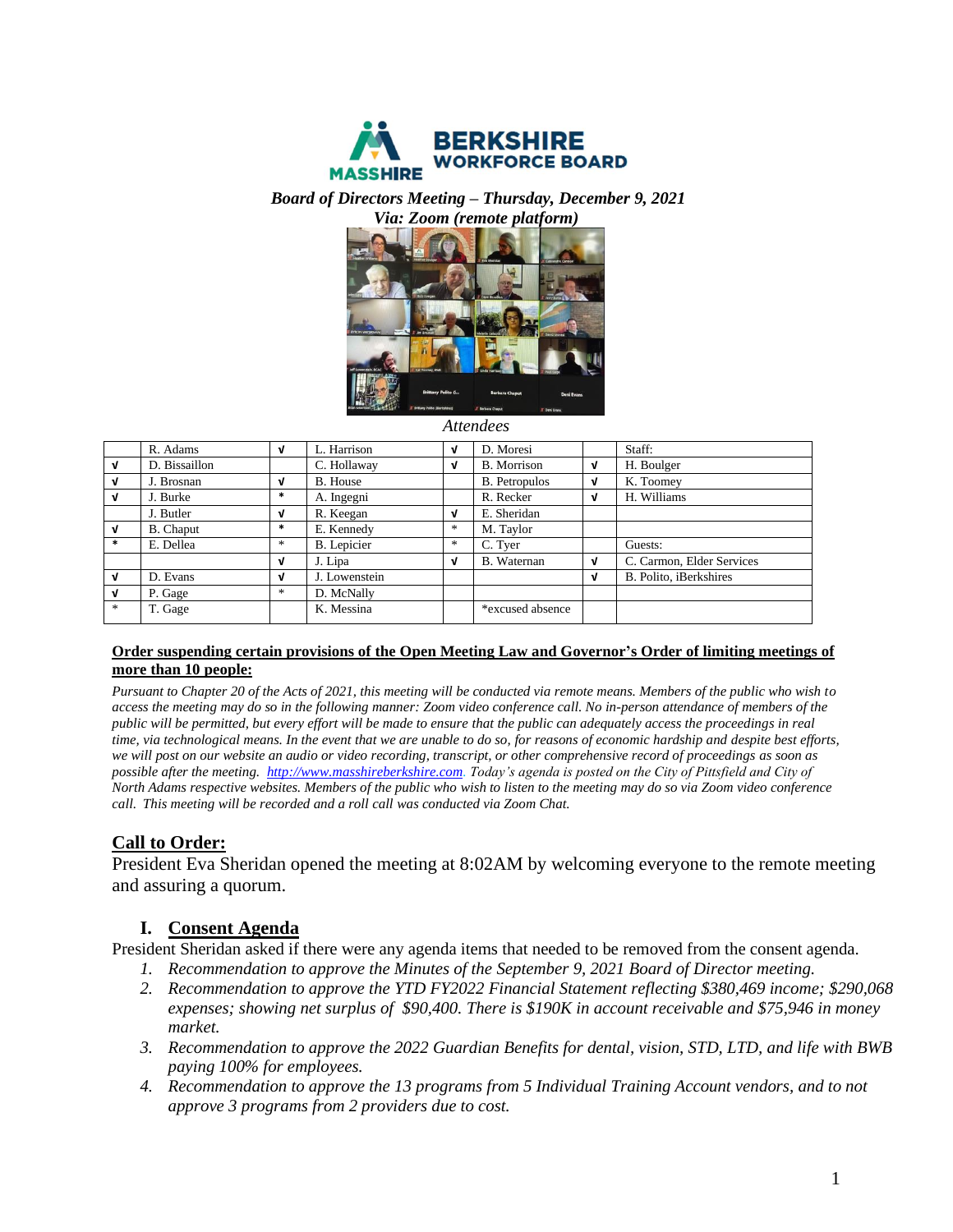#### *A motion was made by Brian Morrison to approve the consent agenda items, seconded by John Lipa, and the motion carried.*

### **II. Announcements/Communications**

President Sheridan welcomed newest Board members David Bissaillon from Smith Bros-McAndrews Ins. Agency and David Moresi from Moresi & Associates Development Company to the Board. The following meetings were announced:

- *BWB Offices closed December 23rd & 24th, & December 31st*
- *Quarterly Board meeting – March 10th at 8AM*
- *WIOA Partners – December 14th at 1PM*
- *Berkshire Skills Cabinet – January 18th at 11AM*
- *Evaluation Committee – January 20th at 8AM*
- *Youth Council – February 3rd at 9AM*
- *Executive Committee – February 9th at 8AM*

Communications included new grants and upcoming funding opportunities:

- ▶ Lombardi, Clairmont & Keegan 12% increase for FY22
- BCBS 22% increase for 2022
- Thank you from MCLA for assistance with STEM week & Manufacturing Month activities
- Wahconah manufacturing panel (with Sinicon, Lenco, BCC, BWB)

#### **III. New Business**

Executive Director report – Heather Boulger reported on activities since the September Board meeting where BWB has assisted 68 companies and is working with 5 Rapid Response companies including Starbase Technologies. There was a robust STEM week in October with a MassHire job fair, marketing campaign and STEM videos on PCTV with more than 2400 views (included Berkshire Sterile, solar system, driverless cars; be a chemist, ecology for educators, etc.).

Manufacturing month was also highlighted by the BWB including GD Internship/Job Session, virtual tour of BIC; Lenco; Camp GD, "project frontline' with Boyd; career trees; women in manufacturing, etc. showcasing dozens of companies and impacting hundreds of students/educators/community leaders. BWB has received \$13K Mfg Bridge grant and \$165K MassTech Manufacturing grant and will begin recruiting for winter 2022 programming.

Staffing – Shannon Zayac welcomed a healthy baby in November. Marybeth Mitts has been assisting during the interim. Lauren Paro announced her retirement and BWB is seeking an Office Executive/Bookkeeper. BWB is also seeking at Market Maker for business outreach and economic/education coordination – we have a 3-year commitment for funding. Please forward any resumes.

Training Update – Healthcare:

- WCTF CNA training completed in November with 7 graduates
- Healthcare Hub CNA training with BHCS' blended program graduated 9 in November
- Healthcare Hub BHS has enrolled 12 Medical Assistants in training
- Applied for \$250K behavioral health grant working with the Brien Center and others
- Applying for another round of WCTF before the new year

Manufacturing - Currently recruiting for McCann's in-person Intro to Mfg training; BCC's on-line ToolingU; and BIC virtual digital literacy program to start in winter 2022.

Hospitality – fully supporting BCC's Fast-Track Hospitality & Culinary program

Discussion ensued about how employers are contacted about graduates and marketing efforts to potential trainees and the community.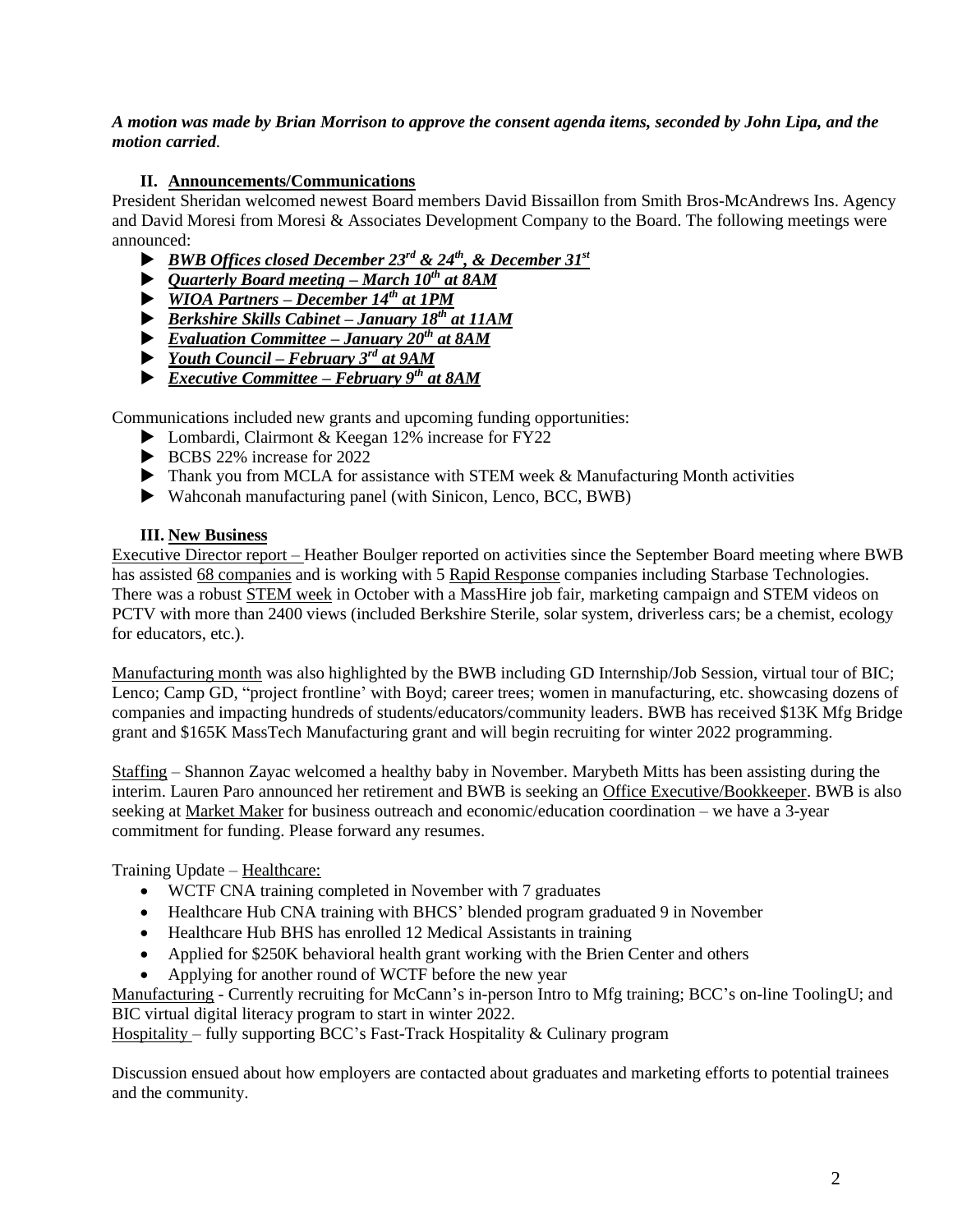Youth Director update – Heather Williams and Kat Toomey highlighted employer engagement efforts including the development of an internship guide, career readiness toolkit, and training sessions for employers. Board members were encouraged to help increase career readiness engagement and asked for commitments to hire a youth this summer; donate to sponsor a youth, encourage decision makers to assist, take up a collection, forward grant ideas, and inform colleagues about this important opportunity to make a difference for our youth.

#### Connecting Activities – **176 internships / structured work experiences (70% of goal)**

- 84 host employers (52% of goal)
- 55 paid internships (55% of goal)
- 53 STEM internships (53% of goal)
- 13 Healthcare internships / 10 employers
- 15 Hospitality/Culinary internships / 14 employers
- 6 Manufacturing internships / 6 employers
- 21 Construction / Building Trades internships / 19 employers
- 41 Education / Childcare / 12 employers
- **3 Career Awareness activities serving 22 youth**
- ➢ **2 Career Exploration activities serving 16 youth**
- ➢ **3 schools MyCap / College & Career Planning serving 200 youth**
- ➢ **3 teacher externships; 14 educators engaged in PD**

Innovative Pathways –

- ▶ Lenox Memorial High School submitted application to DESE on 10/29 for official designation of their Healthcare/Social Assistance & Business/Finance Pathways!
	- **Exercise** Strategies for Success (College & Career Planning for all 6-9<sup>th</sup> graders)
	- Dual Enrollment with Southern New Hampshire (Anat & Phys); BCC/MCLA for Business/Finance Courses
	- CNA course approved as part of curriculum! Kimball Farms Skilled Nursing Facility serving as internship site (Resident Assistants), additional opportunities being worked out with BHS
	- **EXECUTE:** Mirval on board with providing opportunities for Business/Finance pathway
	- Shared course opportunities with Monument and other IP schools/districts in the future
	- BWB, DESE, Drury admin & MCLA meeting on 11/16 to explore planning a Healthcare / Social Assistance Innovation Pathway at Drury
- $\triangleright$  Hoosac is developing a STEM / Environmental & BioMed pathways potential for future IP designation

High School Intern – BWB will be hosting an intern – Teagan from Lenox High School this winter/spring to assist with local labor market information research, marketing/social media, and other special projects including an educator video project, general support of connecting activities, and attendance at various community meetings/events.

### **IV.Strategic Discussion**

Board members shared a variety of workforce items.

- Most companies/occupations are finding it challenging to find applicants at all levels.
- Job Quest shows almost 3,000 job openings in the region
- The Berkshire October 2021 unemployment rate is 5.9% (MA 5.1%) with 61,306 in labor force, 57,711 employed and 3,595 unemployed.
- There is still concern with fraud happening with unemployment claims and MassHire continues to work with Department of Unemployment Assistance.
- Retention is also a growing concern as employees are job hopping.